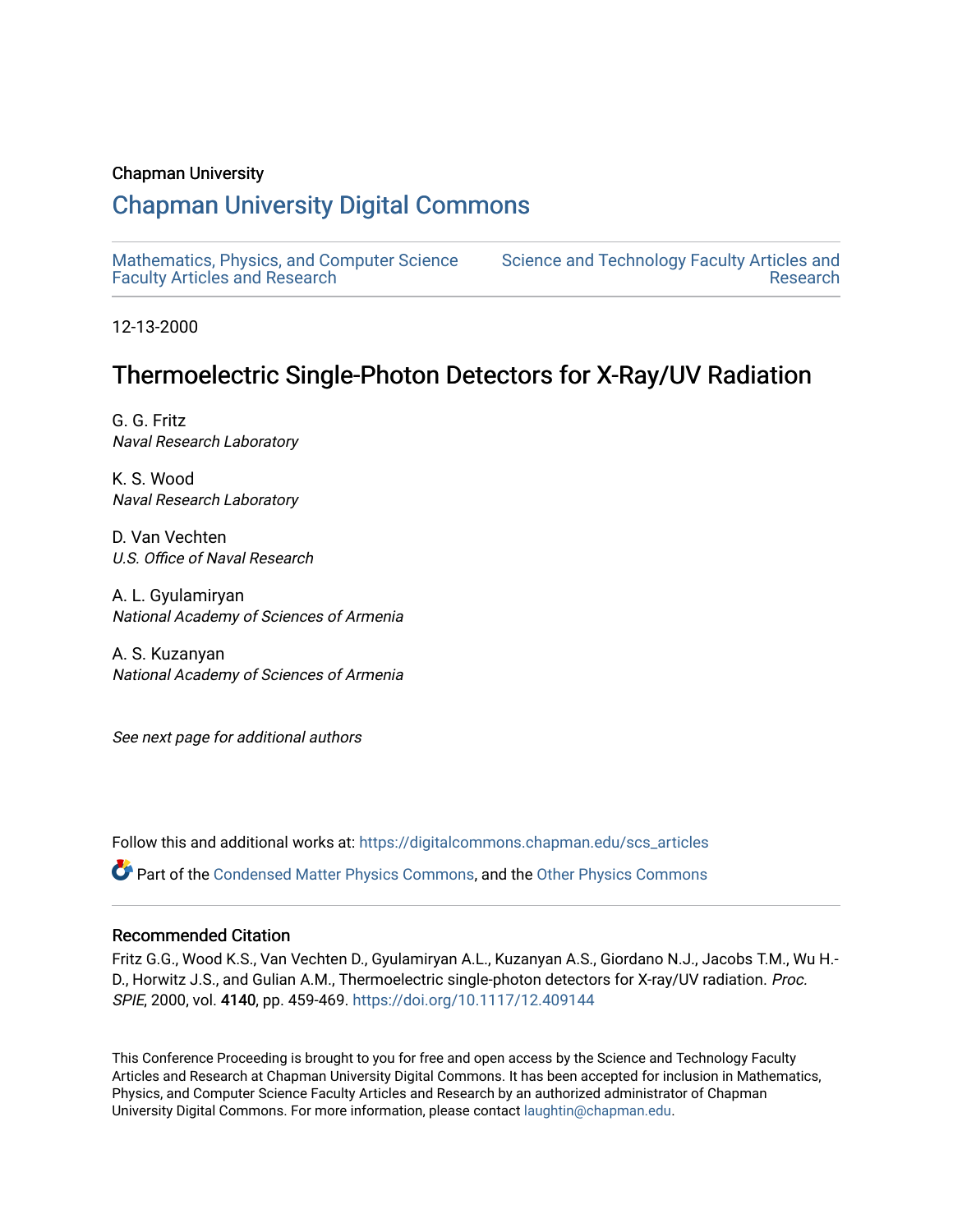## Thermoelectric Single-Photon Detectors for X-Ray/UV Radiation

### **Comments**

This article was originally published in Proceedings of SPIE, volume 4140, X-Ray and Gamma-Ray Instrumentation for Astronomy XI, in 2000. <https://doi.org/10.1117/12.409144>

## Copyright

Society of Photo-optical Instrumentation Engineers (SPIE)

## Authors

G. G. Fritz, K. S. Wood, D. Van Vechten, A. L. Gyulamiryan, A. S. Kuzanyan, N. J. Giordano, T. M. Jacobs, H.- D. Wu, J. S. Horwitz, and Armen Gulian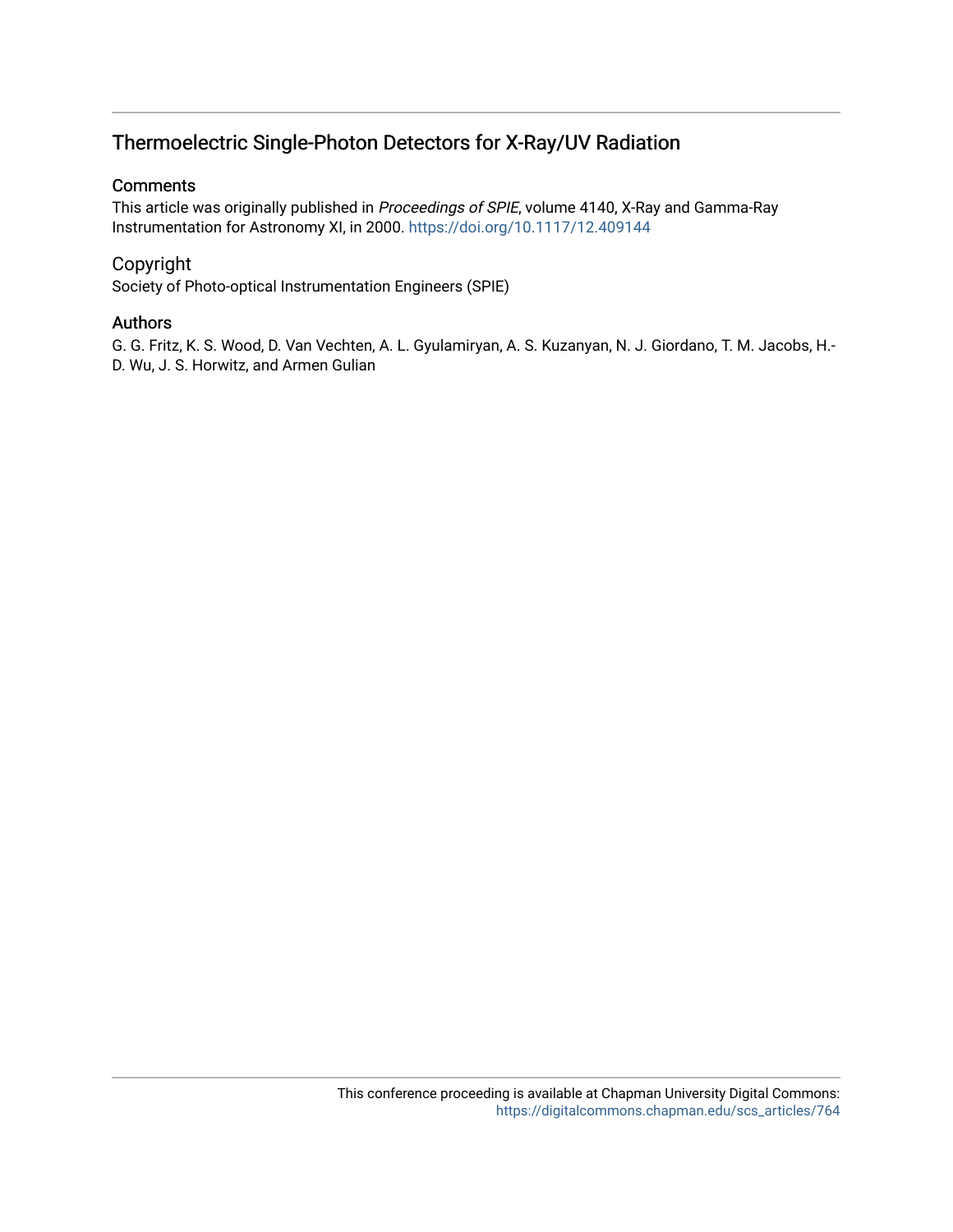## Thermoelectric single-photon detectors for X-ray/UV radiation

G. G. Fritz<sup>a</sup>, K. S. Wood<sup>a</sup>, D. Van Vechten<sup>b</sup>, A. L. Gyulamiryan<sup>c</sup>, A. S. Kuzanyan<sup>c</sup>; N. J. Giordano<sup>d</sup>, T. M. Jacobs<sup>d</sup>, H.-D. Wu<sup>a</sup>, J. S. Horwitz<sup>a</sup>, A. M. Gulian<sup>e</sup>

<sup>a</sup>Naval Research Laboratory, Washington, DC 20375

<sup>b</sup>Office of Naval Research, Arlington, VA 22217

 $\text{<sup>c</sup>Physics Research Institute, National Academy of Sciences, Ashtarak-2, 378410, Armenia}$ 

<sup>d</sup>Department of Physics, Purdue University, West Lafayette, IN 47907

 $\text{e}^{\text{e}}$ USRA/Naval Research Laboratory, Washington, DC 20375

### ABSTRACT

A feasibility study of megapixel microcalorimeter arrays, based on thermoelectric energy to voltage conversion and digital superconducting readout, is presented. The design concept originated from the philosophy of employing the simplest principles at the single-pixel level to enable large arrays without sacrificing energy resolution, fast operation speed, and quantum efficiency. Initial experimental tests confirm the basic predictions of theory, and show no major obstacle in achieving the desired characteristics.

Keywords: imaging microcalorimeter, energy resolution, thermoelectric sensors, hexaborates.

#### 1. INTRODUCTION

At the frontiers of celestial X-ray/UV astronomy, two aspects of the instrumentation will determine the ultimate limitation on future missions. The first is the effective area of the mirror or mirror equivalent. Improvements in spatial, spectral, temporal, or other resolution must be accompanied by increased numbers of source photons to maintain adequate statistics and thus signal-to-noise for the signal features under study. The second critical aspect is the efficiency and spectral resolution of the detector. Modern CCD detectors have already achieved efficiencies in excess of 90% of their theoretical limit with excellent spatial resolution, but are limited in their temporal resolution by the long read-out time per pixel. More importantly, their non-dispersive spectral resolution is limited statistically so that  $\Delta E_{FWHM}$  cannot exceed the level of ~100 eV for E=6 KeV photon events. Although incremental improvements will certainly continue to be made, obtaining a large increase in detector capabilities requires a new detector paradigm.

The next generation of single-photon detectors will need to be hyperspectral imaging detectors capable of obtaining high spectral resolutions (up to  $E/\Delta E_{FWHM}=10,000$  for  $E=1-6$  KeV x-ray photon events and  $\lambda/\Delta\lambda >100$  for UV photons) and processing high event rates, while maintaining high spatial resolution and high focal plane efficiency. We are developing the QVD detector, a hyperspectral replacement for the CCD which would represent a revolutionary increase in capability for future NASA missions and would contribute to NASA's "Origins" and "Cosmic Journeys" programs. The QVD detector is an array of photon counting pixels, each of which absorbs incoming photons, converts the photon energy to heat (Q), thermoelectrically converts the heat to a voltage (V), and then processes the voltage pulse into a digital (D) signal. Each QVD pixel contains an absorber and a heat sink coupled by a thermoelectric sensor. When a photon is absorbed, the absorber becomes warmer than the heat sink. The heat flowing from the absorber to the heat sink through the sensor generates a Seebeck voltage across the sensor without an external bias voltage or current. This voltage is read out by cryogenic electronics devoted entirely to the absorber-heat sink pair; the voltage pulse is processed into a digital measure of the energy deposited in the absorber and stored in an on-chip memory. A separate circuit is used to sequentially read out the pixel array.

X-Ray and Gamma-Ray Instrumentation for Astronomy XI, Kathryn A. Flanagan, Oswald H. W. Siegmund, Editors, Proceedings of SPIE Vol. 4140 (2000) © 2000 SPIE · 0277-786X/00/\$15.00 459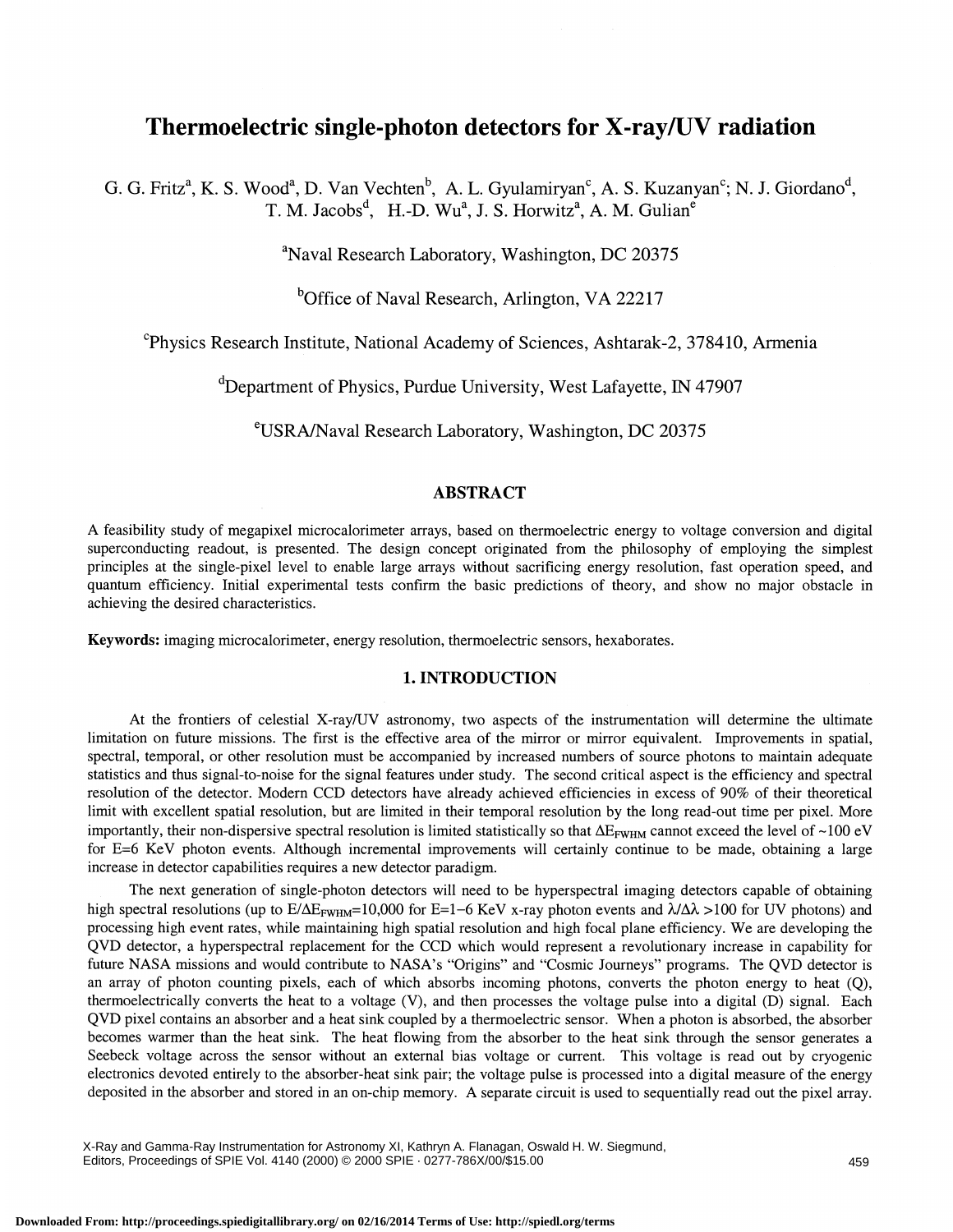By mutiplexing the digital data, a single, easily connected optical fiber can deliver data from 1000 pixels at frame rates up to 1 MHz.

The QVD detector enjoys a number of significant advantages over other hyperspectral detectors and detector concepts, most notably microcalorimeter and microbolometer arrays using either superconducting tunnel junction (STJ) or transition edge sensor (TES) technologies. The QVD sensors need no applied biasing. The single thermoelectric sensor used to read out each absorber-heat sink pair means that only one low current lead is required per pixel. This greatly simplifies the complexity of array wiring over other concepts and facilitates the vertical packaging which is a key feature of the QVD readout concept. High spatial resolution (10-20  $\mu$ m scale pixels) and high focal plane area efficiency (>90% due to the small dead space between pixels) naturally result from this simplification.

Most groups working in the area of microcalorimeters and other hyperspectral pixel array detectors have begun with fairly well developed single pixel concepts and then have struggled with varying degrees of success to identify a realistic array concept which incorporates a useable readout system. We begin with a well developed read out system, and a concept for single pixel detectors that are easily and naturally placed into a large format array. In this report, we discuss the demonstration of the fundamental operational aspects of the QVD detector by developing prototype basic pixels. The basic physics involved dates back to the discovery of Seebeck voltages in 1823, and it has been used for reliable temperature measurements in other applications for decades.

#### 2. QVD CONCEPT

Figures 1 and 2 elucidate the operational principle of the thermoelectric sensor, which is the primary component of the QVD device.



Figure 1. Absorption of the photon by a normalmetal film elevates its electronic temperature. Electrons flow out through the normal-metal lead (N) and create a voltage V measurable between the absorber and heat-sink. This voltage is called the Seebeck voltage.

Figure 2. Operational circle of thermoelectric detector. Energy thermalization and subsequent homogenization within a metallic film is a very fast  $\bigcap$ process. For typical cases it is less than 100 ps. In the configuration shown here, signal duration is equal to the time of energy homogenization between the left and right identical units. This time is about 10-20 ns for typical devices. Because of Kapitza resistance between metals and the dielectric substrate, the heat outflow (resetting) time is much longer, about  $1\mu s$ .

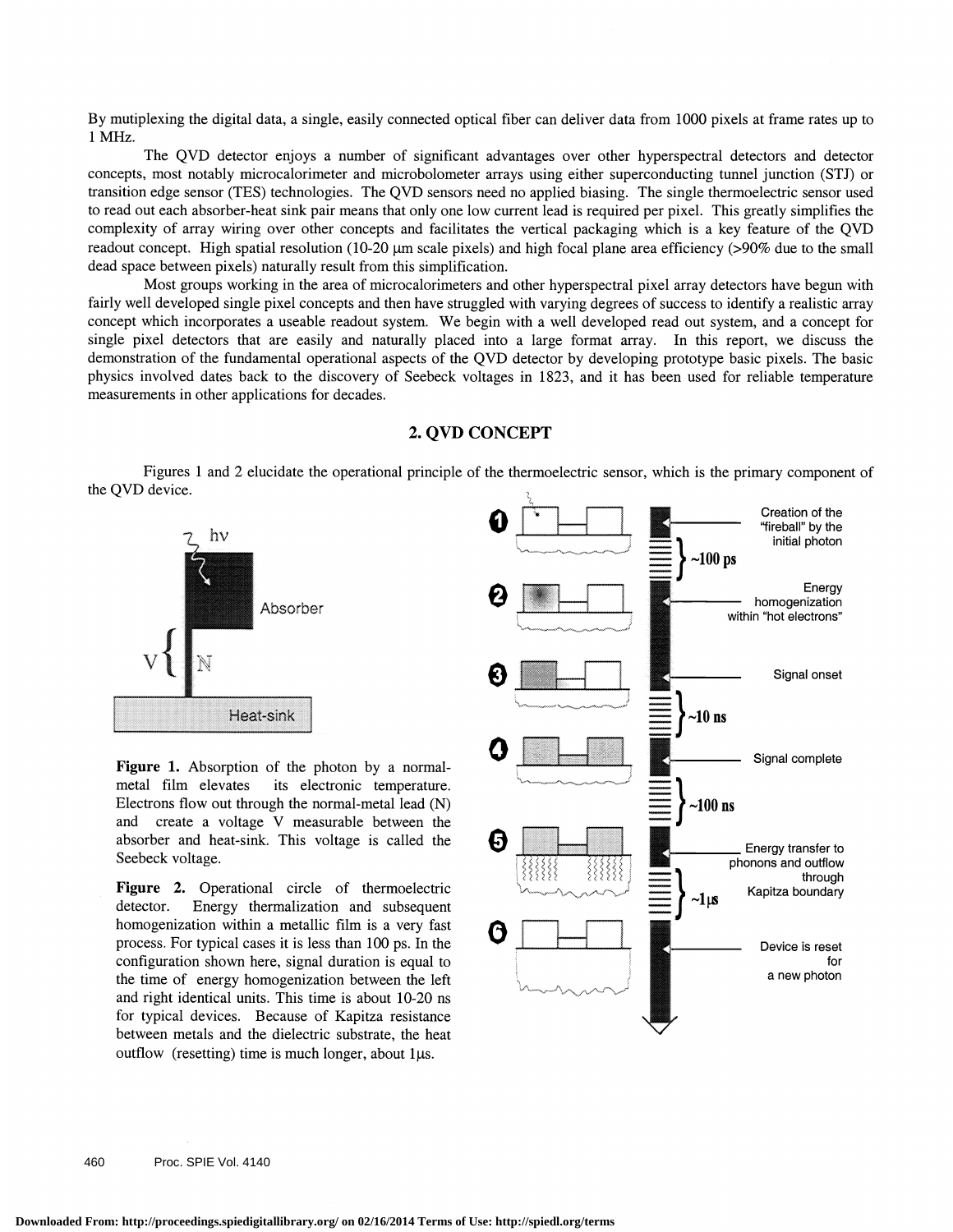The central driving concept is to use a thermoelectric thermometer in a microbolometer. One can only speculate why no serious consideration was devoted to this type of temperature measurement in earlier microbolometric research. It may have been because common thermoelectric thermometers (say, Au with 0.07% of Fe impurities) were developed to have a monotonic response in a wide temperature range and thus are not outstanding in sensitivity. We are optimizing the thermoelectric sensors for a narrow range 0. 1 -1 K and are able to chose materials with much higher sensitivity.

#### 3. EXPERIMENTAL PROGRESS AND STATUS

Prior to 1999 our experiments had focused on understanding and proving that the response of *anisotropic* materials to light pulses is a thermoelectric response [1] and that it could be used as the basis of an energy resolving photon detector [2] . We had also completed a literature survey which showed that the only known materials with large low temperature Seebeck (thermoelectric) coefficients are *isotropic*. We then used our understanding of sensor operation to redesign the device to utilize the response of isotropic materials. That required a total change in the device layout. Thus one year ago we had a well-precedented design, but no experimental results on devices we hoped to develop further.

Our first effort to test an isotropic QVD sensor occurred in August 1999 using a device made by crudely modifying a structure originally fabricated for another purpose. It achieved an energy resolution of  $\sim$ 150 KeV when exposed to pulses of UV radiation (millions of photons per pulse). Shown in Fig. 3a, this device consisted of a small 30um high triangle 0.5 um thick Au absorber, and a larger triangle (150  $\mu$ m high) that is a heat-sink. The absorber and heat-sink are connected by a Au + 100 ppm Fe sensor (too small to be visible in this figure). Rough silver glue pads were used for electric leads; these leads seriously reduced the performance of this first device.



Figure 3. a) The first prototype used to demonstrate the biasless QV-transformation (August 1999); b) experimental scheme.

The second generation of devices attained an energy resolution of 1.5 KeV at 6 KeV in October 1999 (shown with its leads and contact pads in Fig. 4. These devices had a  $18\times22\times0.2$  µm Sb absorber, an identical heat-sink, and a  $2\times26\times0.5$  µm sensor made of the same Au + 100 ppm Fe as the first generation device. The use of superconducting Sn electric leads and Sb absorber/heat sink led to the factor of 100 improvement in performance. As in the previous generation, the laser pulses were shining homogeneously onto the device, the second half of which (the heat sink) was shadowed by foil.





The third generation of devices uses a full set of photolithography masks and is made in fully integrated fashion by team members at NRL, with help from Purdue University. The custom designed masks for a 10x10  $\mu$ m chip contain 32 devices (Fig. 5). The devices on each chip systematically vary a single parameter at a time to allow an empirical search for the optimum configuration.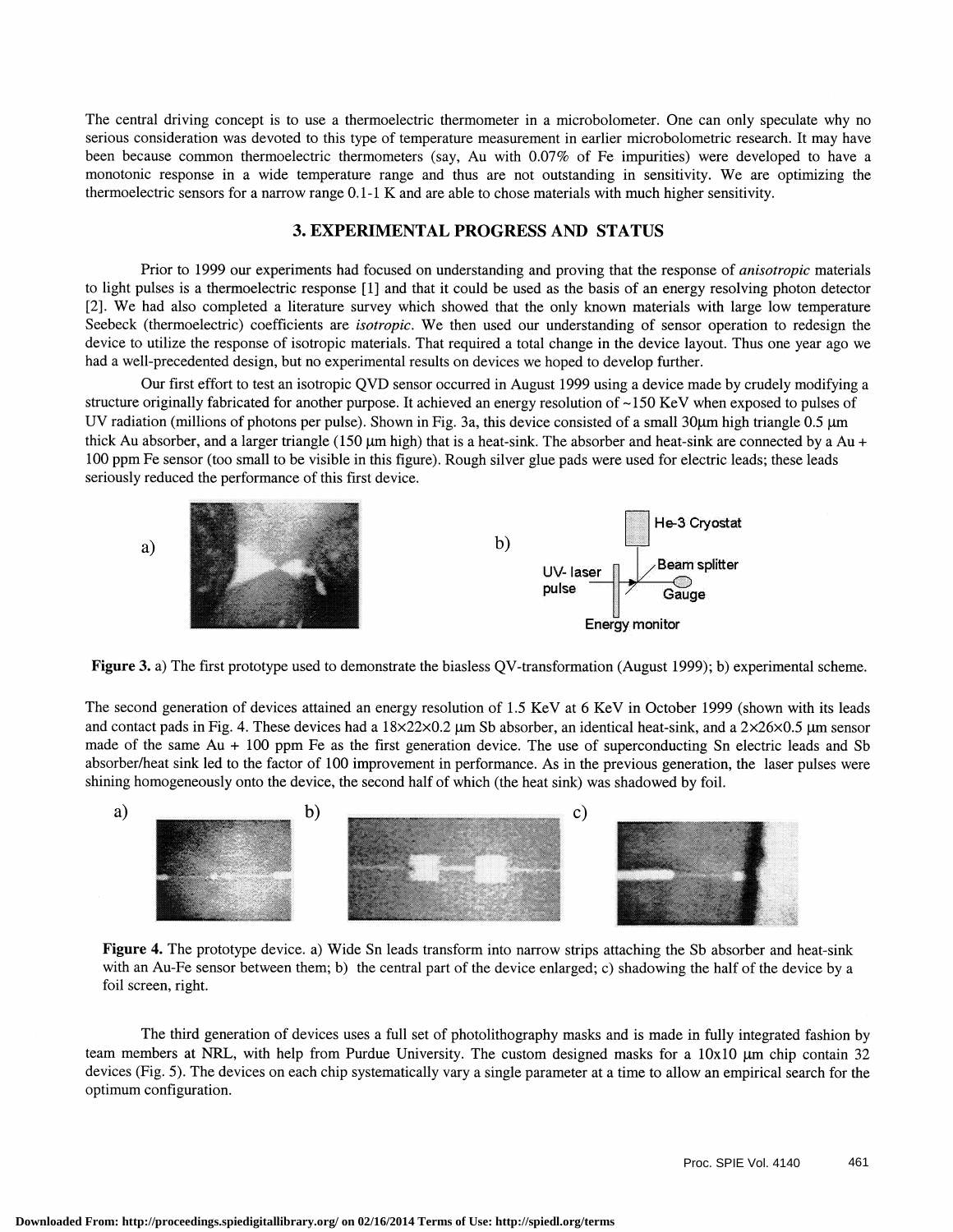

Figure 5. Devices produced for systematic experimental search for the best design parameters. (a) General layout: 4 groups of 8 devices with a common lead, only one parameter is changed in one group; (b) the lead structure enlarged, device is not visible on this scale and is shown in (c).

The first samples from this mask provided an object lesson in the importance of close collaboration between the device fabricators and device developers. The devices displayed no response at all when first run. We now understand that this is due to an unanticipated fabrication issue  $-$  Cr cannot be used as an etch mask in the sensor definition phase<sup>1</sup>. It was not until we applied sufficient DC current (40  $\mu$ A) to the sensor to drive superconducting Cr remnants into the normal state that a large response to light pulses appeared. Afterward, we found literature evidence [3] that Cr can become superconducting when ion beam sputtered with Ar, Kr, or Xe, with transition temperatures in the range 0.6-3.1 K.

This experience has reconfirmed our device model – had the Cr remained a normal metal, it would have reduced the signal amplitude but not eliminated it. This learning experience has cost "only" a few months of schedule delay. We are now investigating alternative etch masks and plan to fabricate more samples immediately.

We expect the current generation of Au-Fe sensor devices to provide energy resolution below 100 eV for 6 KeV incident, another factor of 15 improvement compared to the second generation. We show in the next Section that a further factor of 100 improvement is possible. That is, energy resolution of 1 eY or even less may be achievable.

#### 4. TOWARD 1 eV RESOLUTION AND BEYOND

We have fully discussed the physics of the QVD detector at professional meetings of the detector and thermoelectricity communities (see Refs. [4,5] which summarize the arguments). Therefore the model presented there will be used here without derivation. Theoretically achievable *energy resolution* is determined by the signal-to-noise ratio, and for the structure shown in Fig. 4 can be expressed as:

$$
\Delta E_{\text{FWHM}} = 2.35 \{ 2k_B T^2 C_{\text{abs}} (1 + L_0 / S^2) \}^{1/2}
$$
 (1)

Here  $C_{\text{abs}}$  is the absorber (and identically structured heat-sink) heat capacity, S is the Seebeck coefficient of the sensor, T is the bias temperature, and  $L_0 = 25$  nW $\Omega/K^2$  is the Lorenz number. The first term in braces is related to the thermal noise and the second to the Johnson noise. For example, at T~0.3K,  $C_{abs}$ ~1fJ/K, S~100 $\mu$ V/K, one deduces E<sub>FWHM</sub> ~1 eV. Even higher resolutions ( $-0.1$  eV) are possible for smaller  $C_{abs}$ , lower temperatures and materials with higher values of S (see discussion in Section 4).

 $<sup>1</sup>$  In the fabrication step that defines the narrow sensor element, a robust etch mask is required. Cr is a standard choice and as</sup> deposited is a normal metal. However, even though an effort was made to fully remove the Cr by ion milling as the final fabrication step, enough remained that it formed a conductive coating. Moreover, thanks to the ion bombardment, it was converted into a superconductor with a transition temperature about 0.6 K (base temperature of the cryostat is 0.35K). When the coating became a superconductor below 0.6 K, it shorted out the device's thermoelectric response.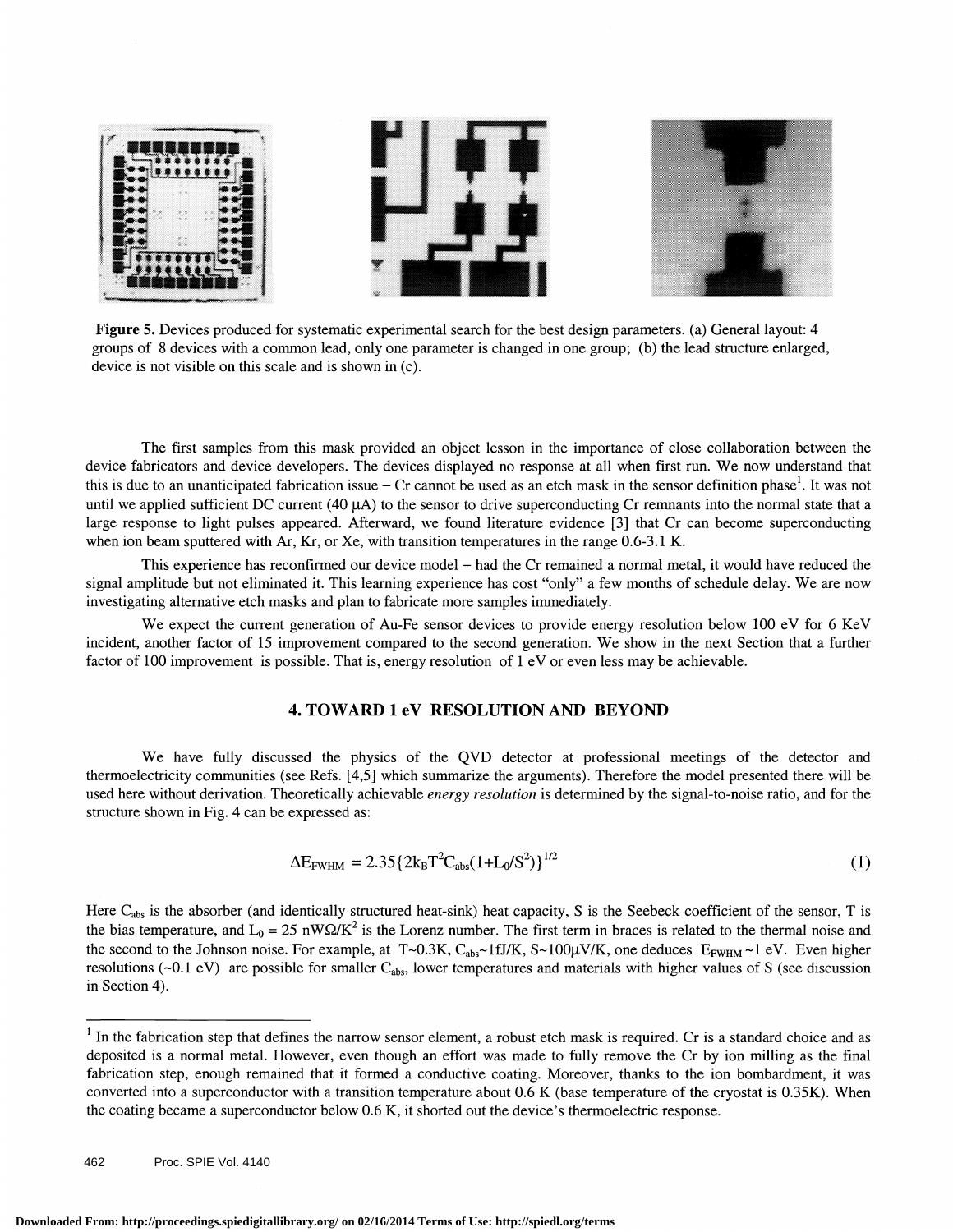

Figure 6. Conceptual schematic of double pixel structure, used in current experiments.

Thermoelectric sensors can function as either voltage or current sources. The low working temperatures and low impedance of the sensors facilitate using SQUIDs as preamps for the lowest noise. SQUIDs measure current and transform it into voltage (Fig. 7).



Figure 7. Signal acquisition scheme in single-pixel experiments.

Three important considerations about the signal chain are apparent from this scheme:

- a) Any parasitic resistance should be eliminated (in devices, interconnections, etc.).
- b) Input/output impedances should match in stage I, and in stage V, the amplifier input noise should be lower than the output noise level from the SQUID preamplifier.
- c) Signal acquisition bandwidth should be optimized.

The 150,000  $\rightarrow$  1,500 eV energy resolution improvement between our first and second generation devices was due not only to the device improvements, but also to our successful efforts to begin to address these factors. Our current samples (Fig.5) have R<sub>detunit</sub> ~0.3  $\Omega$ , while the duration of the signal, shown in Fig.8, is not more than 50 ns.



Figure 8. Test pulse (2Ons duration) input and electronics response, left; photodiode (top) and QVD detector (bottom) response to laser pulse, right.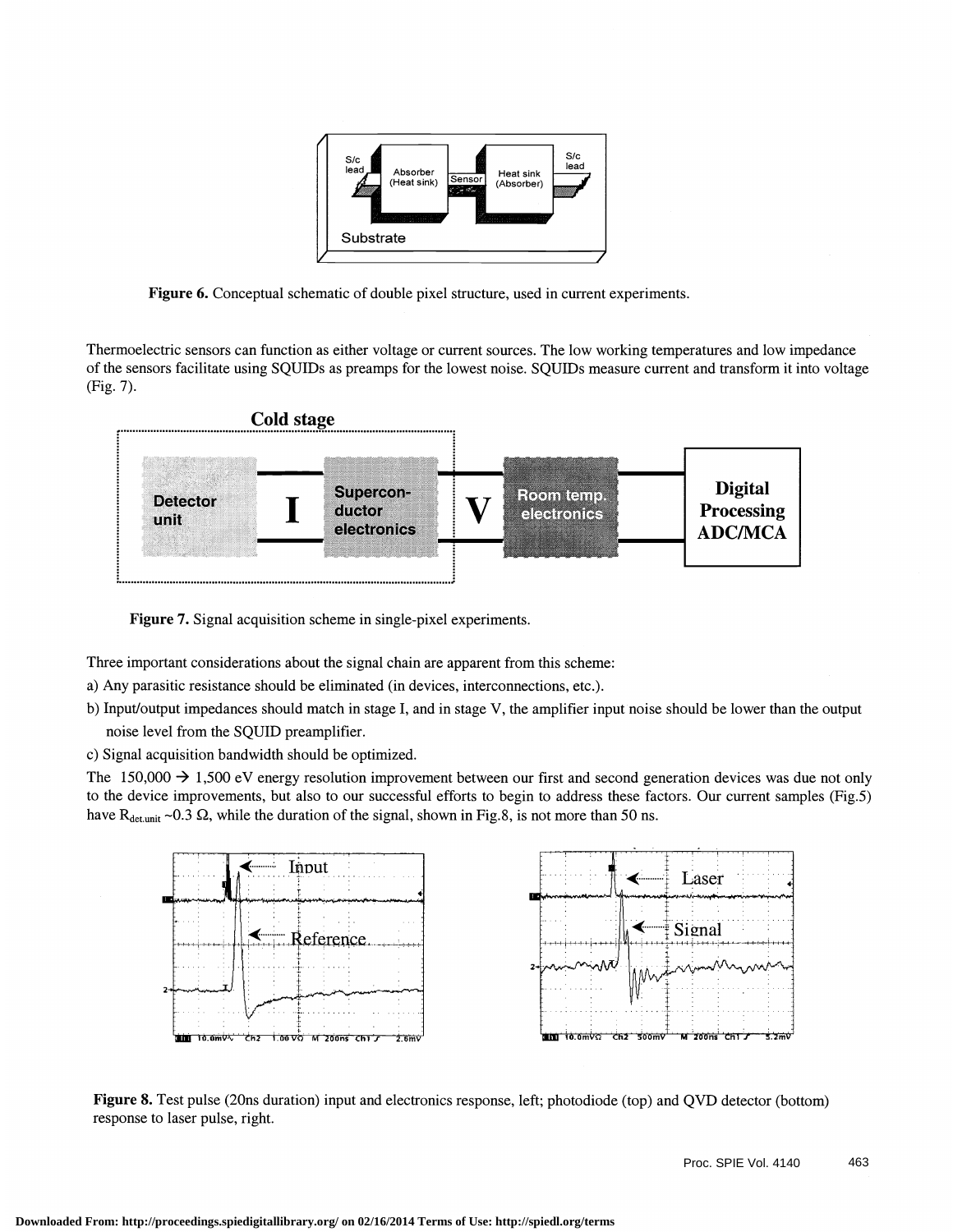Given that  $C_{abs} \cong 2$  fJ/K and T=0.65 K, this agrees with the model in Refs. [4 and 5]. There the signal duration is expressed as

$$
\tau_{\text{signal}} = C_{\text{abs}} R / (L_0 / T) \tag{2}
$$

This predicts  $\tau_{signal}$  should be about 15 ns, which means that the expected value of signal bandwidth is  $v_B \sim 70$  MHz and  $\omega = 2\pi v_B = 4 \times 10^8 \text{ s}^{-1}$ . The experiment confirms that  $v_B$  is at least 50 MHz. Our SQUID amplifier had L=1/4  $\mu$ H so its input impedance  $Z = L\omega$  is not less than 30 $\Omega$  and could have been as large as 100 $\Omega$ . Comparing R<sub>det.unit</sub> and Z, we now understand we were losing 2 or more orders of magnitude in signal amplitude on stage "I" of Fig.5. We need a custom SQUID amplifier with smaller input inductance. Another (one) order of magnitude degradation of S/N is currently lost at the stage "V", since we used room temperature electronics with input noise  $\sim 2nV/Hz^{1/2}$ . We have more recently found a much better choice  $(-0.3nV/Hz^{1/2}$  [6]). We have tested it in our lab, and it is clear that the electronics can be tuned in a rather straightforward manner to make the electronic noise lower than that of the device, as is assumed in Eq. (1). For this task we already have in hand SQUID amps with L=25 nH (made at TRW) with bandwidth more than 10 MHz. Though not yet ideal for 1 eV energy resolution, these values are good enough for the intermediate task. Currently the noise of the Au-Fe-device itself limits the achievable energy resolution to about 20 eV. Two orders of magnitude improvement in electronics performance is enough for these devices to reach their theoretical resolution. The third order of magnitude will require hexaborate sensor devices, which will eventually replace the current Au-Fe prototypes. We expect also to have available full custom electronics that matches the device requirements ideally. That will be the fourth generation of devices.

To understand the hexaborate sensor issue we present two plots in Fig. 9:



**Figure 9.** S in Kondo metals: left is Au+Fe [7] for different iron concentrations; right is La(Ce)B<sub>6</sub> [8] for different Ce concentrations.

Comparison of these plots indicates that hexaborates have about ten times larger values of the Seebeck coefficient than Au-Fe at the <1 K bias temperature required by thermal noise considerations. According to (1), this means that one will gain an order of magnitude in energy resolution by replacing the Au-Fe sensor with a  $La(Ce)B<sub>6</sub>$  sensor. Moreover, this material has about three times higher resistivity than Au-Fe, so according to (2), the duration of signal will be longer, the bandwidth  $v_B$  will be lower, and the overall signal handling will be easier. One should bias the detector at about 300 mK, which is within the range for getting optimal values of  $S(T)$  using the hexaborate sensors (the temperature scale is logarithmic in Fig.9 for La(Ce)B<sub>6</sub>). For such a bias temperature, C<sub>abs</sub>=1/4 fJ/K absorbers would yield  $\Delta E_{FWHM} = 1$  eV. A 6 KeV photon deposits about 1 fJ, so that to keep the temperature rise small (~1 K),  $C_{abs} \sim 1$  fJ/K is desirable. This size would still deliver a resolution  $\Delta E_{FWHM} \sim$ 2 eV.

Development of lanthanum-cerium hexaborate thin film technology to replace the Au-Fe sensors in these devices and obtain the additional order of magnitude improvement in resolution is a challenging task, since the thin film technology for La(Ce) $B_6$  is not well developed. We have already started this research. As the diffractograms in Fig. 8 indicate, for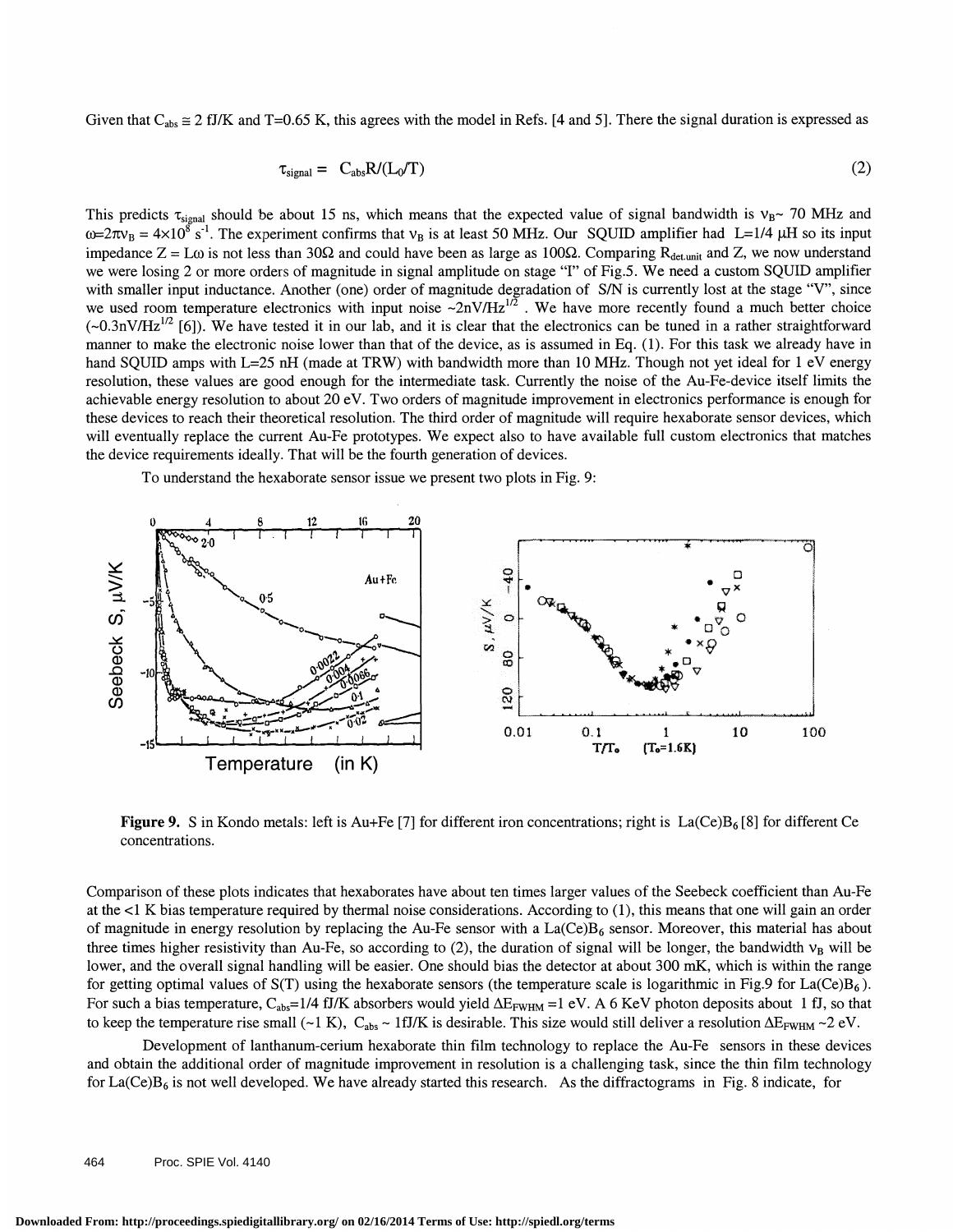

Acad. Sci., Armenia. Unidentified peaks are denoted by  $(*)$ . Samples are prepared by the collaborating group at Nat'l Figure 10. X-ray diffractograms of hexaborate films produced for proposed detectors.

signal duration. There are no data for this material in the literature. phonon lifetime for  $La(Ce)B<sub>6</sub>$ . As we discussed above, in the properly designed device this parameter must be longer than the After completing these tasks one can start using the films in the device manufacturing. The third task is to check the electronget rid of parasitic phases corresponding to unidentified peaks in Fig.10) and (b) confirm the existence of  $1\%$  of Ce in films. thick  $(\sim)$   $\mu$ m) films there is good phase structure. Two immediate tasks are: (a) further improve the quality of thin films (i.e.,

Our first measurement of Seebeck's coefficient in thin film samples is shown in Fig. 11.



studied. temperatures indicates that (at least in some samples) S(T) changes its sign thus revealing the behavior plotted in Fig. 9 for bulk samples. The low temperature behavior of these thin film samples still should be made by the collaborating group at Nat'l Acad. Sci., Armenia). Extrapolation of these curves towards lower<br>temperatures indicates that (at least in some samples) S(T) changes its sign thus revealing the behavior<br>plotted in **Figure 11.** Measured values of S in La(Ce) $B_6$  thin films at T=77-300 K (samples and measurements were

absorber material and the bias temperature. Systematic comparison of the relevant properties of all the elemental materials Additional enhancement of energy resolution is possible by varying both the geometric sizes of the pixel and the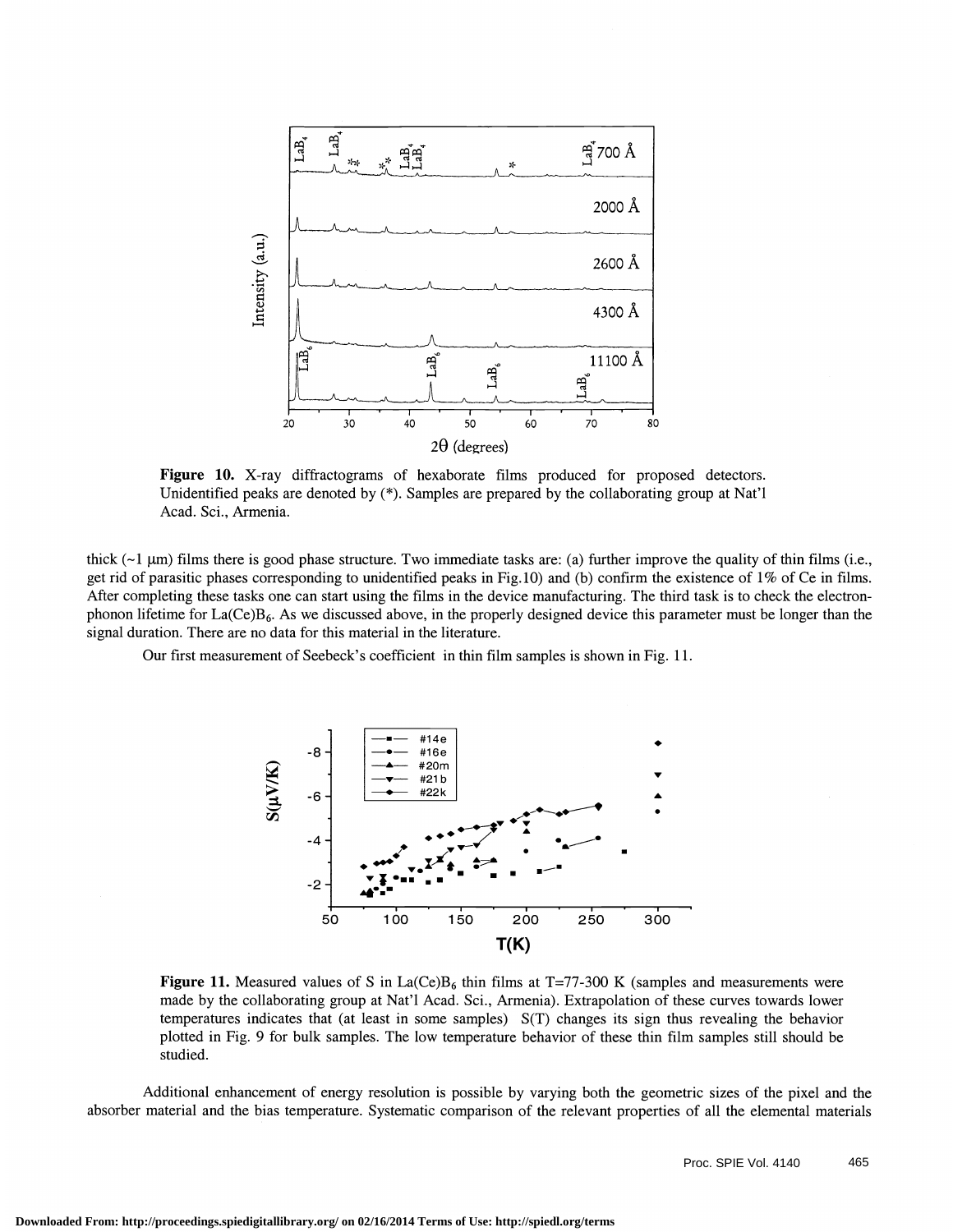revealed that the best choice is Au or Sb for X-ray photons. For both materials data exists on the electron-phonon relaxation times. At 300 mK these times are  $\tau_{e-ph}$  1.4-1.9 µs for Au and  $\tau_{e-ph}$  0.27-2.7 µs for Sb [5]. They are much longer than the time required for the excess energy to become homogeneously distributed between the absorber and heat sink: less than 50 ns as was discussed in Fig.2. The heat is transferred in the form of "hot electrons", and they are alone responsible for the (thermoelectric) voltage signal. The phonons participate negligibly at this stage (see Table 1 for electron-phonon interaction times). The temperature rise following absorption of photons takes place in the electronic system.

| metal | $\tau_{e-ph} \ @\ 1 K$ [µsec] | $\tau_{\text{e-ph}}\,\text{@}\,0.3$ K<br>[usec] |
|-------|-------------------------------|-------------------------------------------------|
| Ag    | $0.09 - 1.1$                  | $2.4 - 3.0$                                     |
| Au    | $0.05 - 0.07$                 | 1.4-1.9                                         |
| W     | 0.05                          | 0.5                                             |
| Sb    | $0.01 - 0.1$                  | $0.27 - 2.7$                                    |

Table 1. Electron-phonon interaction time,  $\tau_{e-ph}$  in some metals<sup>\*</sup>

\*)  $\tau_{e-ph}$  scales as  $\propto T^{-3}$  for Ag, Au and Sb, and  $\propto T^{-2}$  for W. The data are obtained by RFSE technique [10-13].

Thus one should take into account only the electronic contribution into  $C_{abs}$ .  $C_{abs} \sim 2$  fJ/K transfers into a volume  $V_{\text{abs}}$  100  $\mu$ m<sup>3</sup> for Au-absorbers (see Table 2).

| metal, Z | $\begin{bmatrix} C_v^{el} = \gamma^{el} T \\ @1 K \\ [\mu J \text{ cm}^3 K^1] \\ \end{bmatrix} \begin{bmatrix} C_v^{\text{tot}} \\ @1 K \\ [\mu J \text{ cm}^3 K^1] \\ \end{bmatrix}$ |     | $C_v^{el} = \gamma^{el} T$<br>$@0.3K$   $@0.3K$<br>$\left[\begin{smallmatrix} 1 & 0 \\ 0 & 0 \end{smallmatrix} \right]$ $\left[\begin{smallmatrix} 1 & 0 \\ 0 & 0 \end{smallmatrix} \right]$ $\left[\begin{smallmatrix} 1 & 0 \\ 0 & 0 \end{smallmatrix} \right]$ | $C_v^{\text{tot}},$ | $\begin{cases} V_{\text{abs}} & \text{yielding} \\ C_{\text{abs}} & \text{otherwise} \end{cases}$<br>@ 0.3 K, $[\mu m^3]$ |
|----------|---------------------------------------------------------------------------------------------------------------------------------------------------------------------------------------|-----|-------------------------------------------------------------------------------------------------------------------------------------------------------------------------------------------------------------------------------------------------------------------|---------------------|---------------------------------------------------------------------------------------------------------------------------|
| Be, 4    | 34-47                                                                                                                                                                                 | 45  | 14                                                                                                                                                                                                                                                                | $10-14$             | 70-100                                                                                                                    |
| As, 33   | 14                                                                                                                                                                                    |     | 4.2                                                                                                                                                                                                                                                               | >22.7               | $-40$                                                                                                                     |
| Sb, 51   | $6 - 30$                                                                                                                                                                              |     | 1.8-9                                                                                                                                                                                                                                                             | $10-14$             | ~100                                                                                                                      |
| Bi, 83   | $0.4 - 3$                                                                                                                                                                             | 20  | $0.1 - 0.9$                                                                                                                                                                                                                                                       | $0.7 - 1.4$         | ~1000                                                                                                                     |
| Au, 79   | 60-80                                                                                                                                                                                 | 120 | 18-27                                                                                                                                                                                                                                                             | $20 - 30$           | $30 - 50$                                                                                                                 |
| W, 74    | 140                                                                                                                                                                                   | 140 | 40                                                                                                                                                                                                                                                                | 40                  | 25                                                                                                                        |

Table 2. Thermal parameters for candidate absorber metals<sup>\*</sup>

 $\degree$ The data were compiled and calculated using [14-16]. The very complicated character of the electron-phonon interaction, as well as the anisotropy causes the large uncertainty for the case of semi-metals As, Sb and Bi.

A detector unit with pixel size 10  $\mu$ m×10  $\mu$ m and thickness 1  $\mu$ m will have energy resolution better than 3 eV for 6 KeV photons with a temperature excursion in the "hot electron" system of less than 0.5 K. As shown in Fig.9, such excursions will not take the device out of the effective operational temperature range. In the case of Sb-absorbers  $C_{abs} \sim 2$  fJ/K means a volume  $V_{abs} \sim 220{\text -}1200 \mu \text{m}^3$  (Sb has a larger uncertainty in Sommerfeld's constant  $\gamma$ ,  $\gamma = C_{abs}/V_{abs}T$ , and thus in the electronic heat capacity). The absorption of Sb is given in Table 3. Although at higher energies antimony has a smaller absorption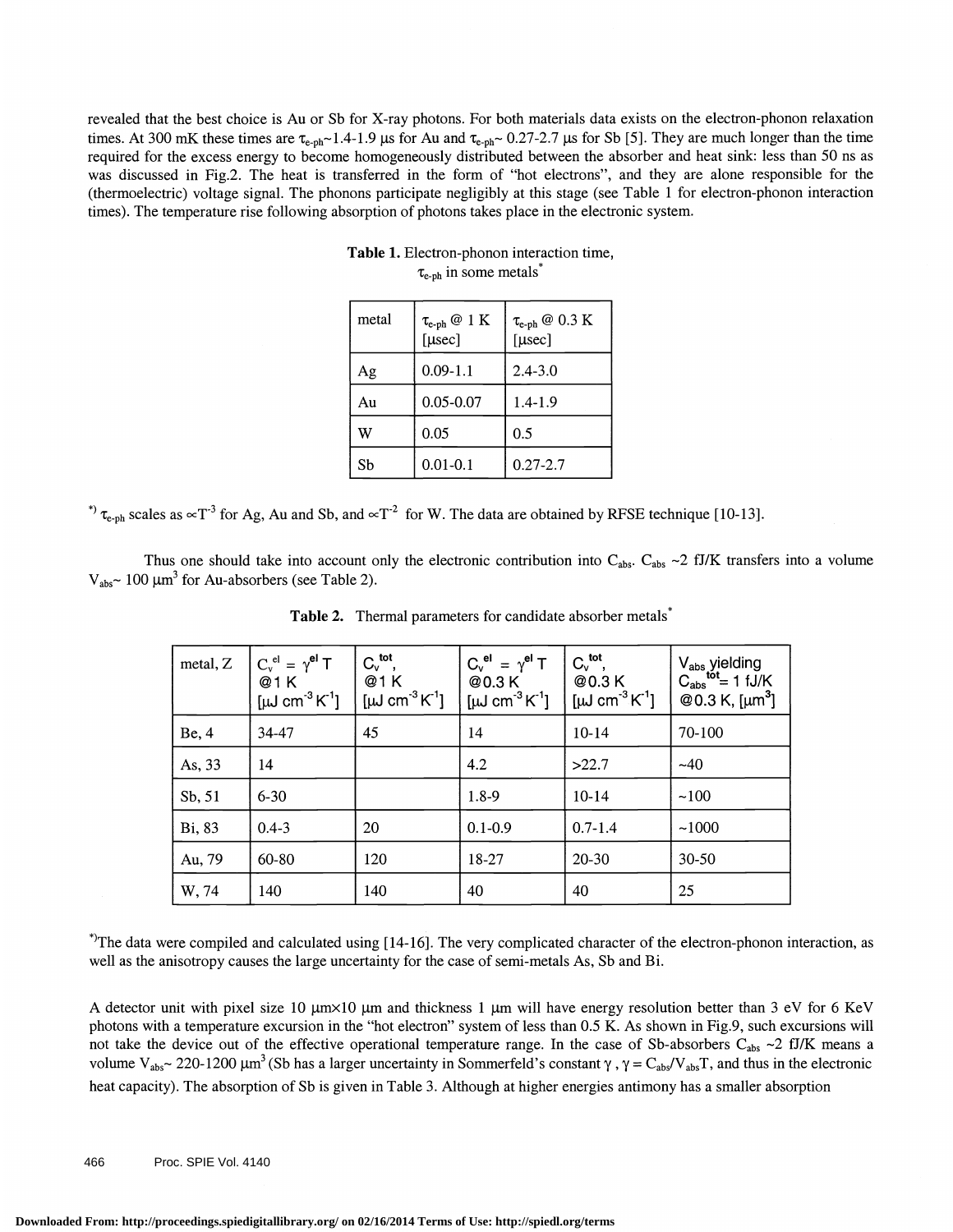

Figurel2. Antimony, bismuth and gold as possible candidate materials for absorbers of QVD detector will have different quantum efficiencies, pixel sizes and energy resolutions (calculations by M. Kowalski, NRL Code 7620).

| Wavelength, A                          | 1000 | 500   | 33    | 25   | 20   | 17   | 14   | 12   |      | 10   |
|----------------------------------------|------|-------|-------|------|------|------|------|------|------|------|
| Efficiency, $\%$ , at $d = 0.25$<br>μm | 100  | 91.12 | 52.4  | 99.9 | 99.9 | 99.9 | 99.5 | 97.9 | 95.1 | 91.9 |
| Efficiency, %, at $d = 1 \mu m$        | 100  | 99.99 | 94.87 | 100  | 100  | 100  | 100  | 100  | 99.9 | 99.9 |

Table 3. Absorption efficiency of single UV/EUV photons in crystalline Sb films

coefficient than gold (see Fig. 12), and correspondingly, lower quantum efficiency at the same absorber thickness, it is suitable for low and intermediate energy photons and can provide larger pixel sizes at the same resolution level or higher resolution at the small pixel sizes. Bismuth is also a good candidate to test as an absorber: it has about 10 times lower heat capacity than Sb and thus can yield larger pixel sizes.

### 5. MEGAPIXEL ARRAYS AND DIGITAL READOUT

One of the great advantages of the QVD detector is that there is a clear development path from single-pixel devices to large arrays. This process is aided by the fact that thermoelectric detectors have a much larger signal bandwidth than that of the substrate-related phonon noise (see Fig. 13). This differentiates the QVD approach from competing microcalorimeter devices, and allows our detectors to be placed directly on substrates, thus avoiding "pop-up" [9] or suspended structures, and permitting more rugged, edge mounted solid substrate structures (Fig. 14). For example, for pixel sizes of 20  $\mu$ m, 1000 pixels in a row can be placed on a thin wafer 2 cm in length, and up to 1000 of these wafers can be stacked to form a complete megapixel detector. In this arrangement, the electronics (amplification, A/D conversion, signal storage and readout) for an entire row can be integrated onto the side surface of the wafer, so that only a few external connections to one substrate are necessary. Noting that a single set of electronics serves for two pixels, it is instructive to estimate the surface area required for the electronics on a wafer (assumed to be 1000 pixels). A SQUID amplifier occupies about 100,000  $\mu$ m<sup>2</sup>, an A/D converter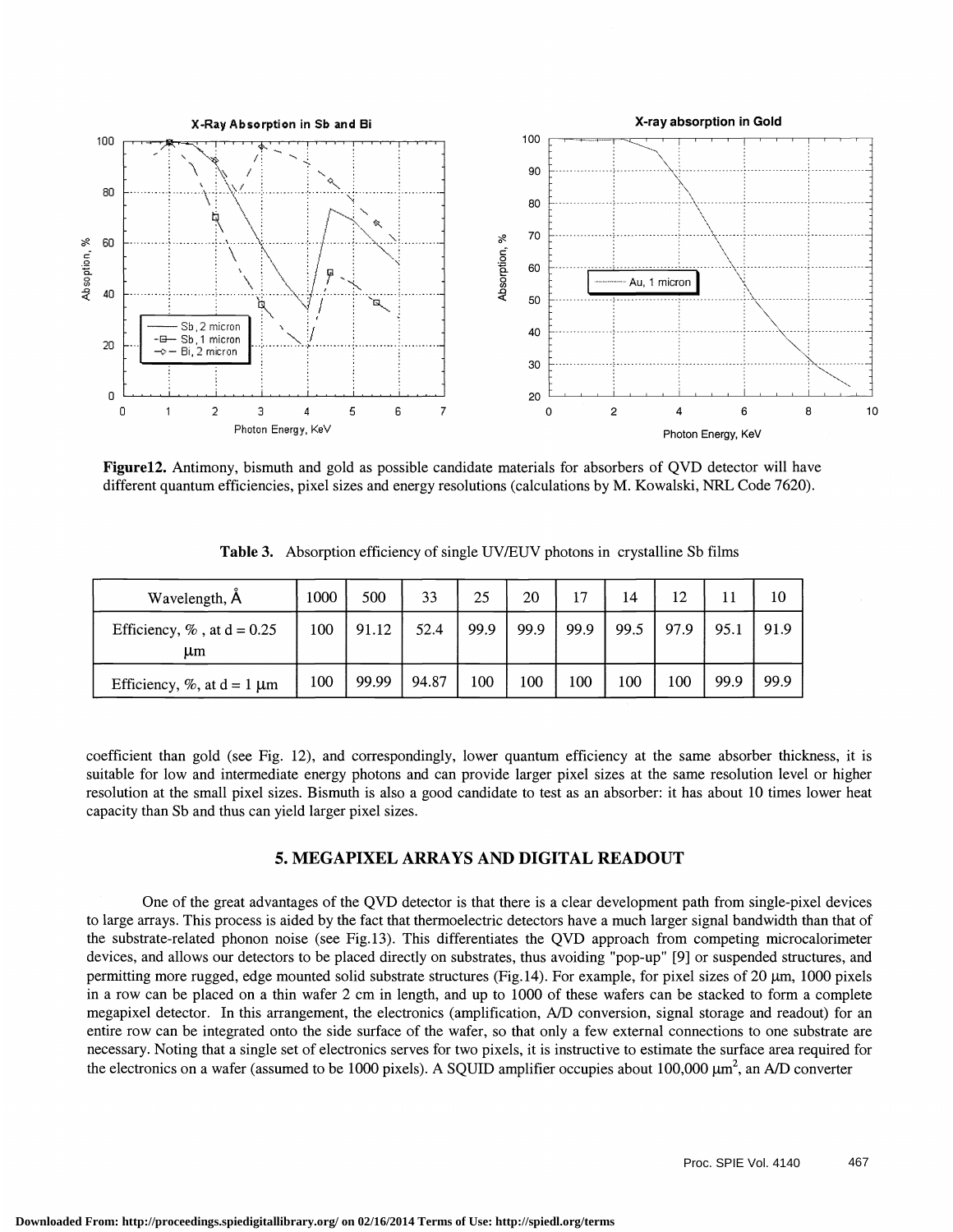

Figure 13. The characteristic time-scale for the energy exchange with substrate is set up by the Kapitza time:  $\tau_K = r_0 C_{\text{abs}}/T^3 A_{\text{abs}}$  [4], (where  $r_0 = 20 \text{ K}^4 \text{cm}^2/\text{W}$ , and  $A_{\text{abs}}$  is substrate absorber boundary area), which for the considered parameters is  $-1$  µs, i.e.  $\gg$  $\tau_{signal}$ . This causes the signal bandwidth to be much larger than the substrate noise bandwidth, so that devices can be deposited directly on the substrates.



Figure 14. Instead of "pop-up" structures [9], thermoelectric design allows much more rugged pixel array construction: single units (two possible options shown at top) are deposited on the edges of thin substrates, while the electronics is deposited on the larger side of the substrate (left bottom figure). Substrates, each with two rows of pixels, are then stacked into a megapixel array ("book" structure, right bottom figure).

suitable for the QVD detector has been estimated to occupy about 50,000  $\mu$ m<sup>2</sup>, and the remaining circuitry (trigger, multiplexing, storage, and readout) should occupy no more than an additional 50,000  $\mu$ m<sup>2</sup>. The 500 sets of electronics required would then need 10 cm<sup>2</sup> total, which is a wafer 2 x 5 cm. Of course, smaller arrays place fewer demands on the